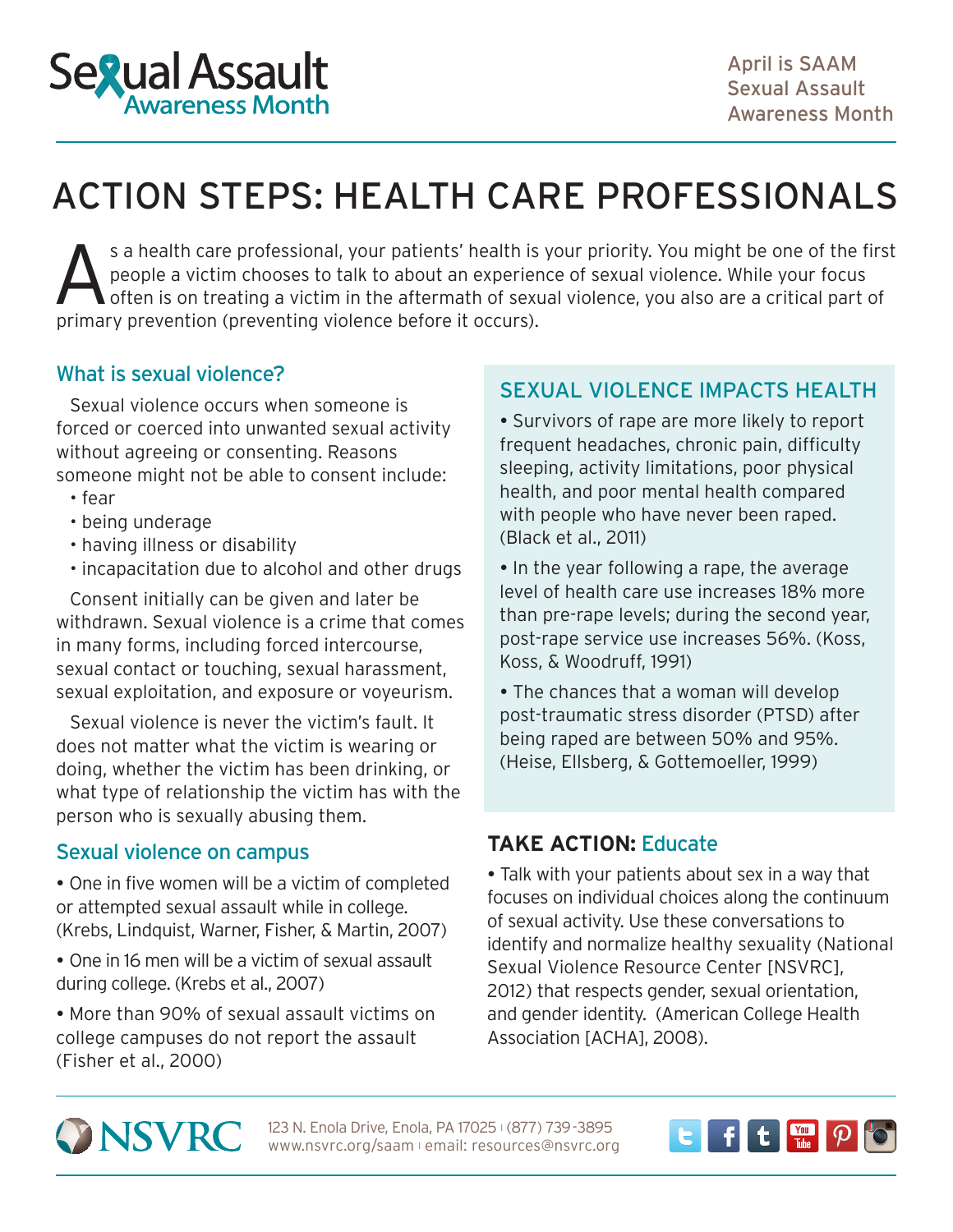

 Reinforce the meaning of consent for your patients when discussing sexual health. Consent is a voluntary, sober, enthusiastic, mutual, and honest verbal agreement. It can't be coerced. The absence of a "no" doesn't mean "yes." Consent must be asked for during every step of the way. (ACHA, 2008).

 Provide patients with information about sexual violence and local resources, such as *Understanding healthy sexuality and consent*.

 Share your knowledge with other providers by presenting a training on sexual violence prevention.

Health care professionals play a critical role in prevention.

# **TAKE ACTION:** Integrate

• Build your practice's capacity to provide [trauma-informed \(Substance Abuse & Mental](http://media.samhsa.gov/traumajustice/traumadefinition/index.aspx)  [Health Services Administration \[SAMHSA\],](http://media.samhsa.gov/traumajustice/traumadefinition/index.aspx)  [2012\)](http://media.samhsa.gov/traumajustice/traumadefinition/index.aspx), survivor-centered care.

 [Develop protocols \(NSVRC, 2011\)](http://www.nsvrc.org/sites/default/files/Publications_NSVRC_Guides_Assessing-patients-for-sexual-violence.pdf) that ensure consistent, effective practices for providing care to patients who experience sexual violence. This should include screening patients for sexual violence at every opportunity.

 Enhance your services for early identification of risk factors for victimization or perpetration. Risk factors that increase one's risk of committing rape include using alcohol, lacking inhibitions to suppress associations between sex and aggression, having attitudes and beliefs that support sexual violence, associating with sexually-aggressive peers, and having

experienced abuse as a child (NSVRC, 2004; Tharp et al., 2013). Refer patients to local resources to address these risk factors.

## **TAKE ACTION:** Be a role model

 Patients trust health care providers. Actively model respectful, equitable behavior in your interactions with colleagues and patients.

 [Be an active bystander and intervene](http://www.nsvrc.org/sites/default/files/publications_nsvrc_bulletin_engaging-bystanders-prevent-sexual-violence_0.pdf) (NSVRC, 2013) when you witness inappropriate behavior. If patients or colleagues make sexist comments or joke about rape, speak up and explain why that is not acceptable behavior.

# **TAKE ACTION:** Engage

 Talk with the Title IX Coordinator, campus women's center, or another partner to:

 $\rightarrow$  Find and attend a training on sexual violence prevention.

 $\rightarrow$  Become involved in campus sexual violence prevention and response efforts. The campus health system should have a robust presence at the table.

 $\rightarrow$  Get information and resources that you can give to patients.

 Build a strong referral program for sexual assault advocacy and services by partnering with local rape crisis centers.

## Learn more

#### American Academy of Pediatrics

*Preventing Sexual Violence: An Educational Toolkit for Health Care Professionals* [http://www2.aap.org/pubserv/PSVpreview/](http://www2.aap.org/pubserv/PSVpreview/pages/main.html) [pages/main.html](http://www2.aap.org/pubserv/PSVpreview/pages/main.html)

Academy on Violence and Abuse

*Competencies Needed by Health Professionals for Addressing Exposure to Violence and Abuse in Patient Care:*

 $\cdot$  2